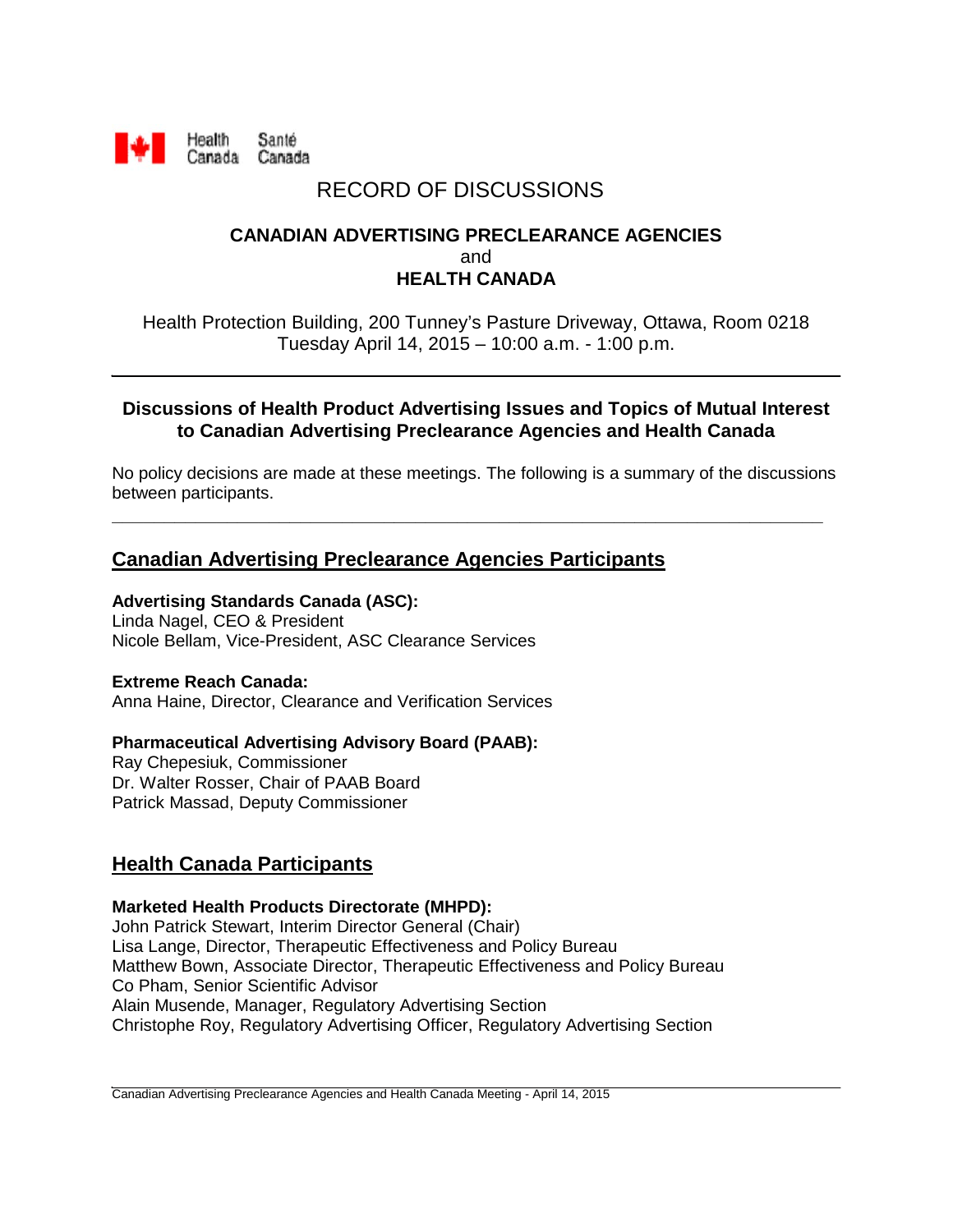Judy Allaire, Regulatory Advertising Officer, Regulatory Advertising Section Lorraine Van Loon, Regulatory Advertising Officer, Regulatory Advertising Section Stephanie Schmidt, Regulatory Advertising Officer, Regulatory Advertising Section Aline Labaki, Regulatory Advertising Officer, Regulatory Advertising Section Arshia Bhatti, Junior Policy Analyst, Regulatory Advertising Section

### **Biologics and Genetic Therapies Directorate (BGTD):**

Agnes Klein, Director, Centre for Evaluation of Radiopharmaceuticals and Biotherapeutics

#### **Therapeutic Products Directorate (TPD):**

Kelly Robinson, Director, Bureau of Metabolism, Oncology and Reproductive Sciences Robyn Blom, Senior Regulatory Project Manager, Bureau of Gastroenterology Infection & Viral Diseases

Bruce Boulton, Product Information Officer, Bureau of Gastroenterology Infection & Viral Diseases

#### **Natural and Non-prescription Health Products Directorate (NNHPD):**

Sarah Wiles, Manager of Policy Development, Bureau of Program Policy, Risk Management and Stakeholder Engagement

#### **Health Products and Food Branch Inspectorate (HPFBI):**

Jenny McLaughlin, Regulatory Policy and Risk Management Specialist, Drug Compliance Verification and Investigation Unit

#### **Healthy Environments and Consumer Safety Branch (HECSB):**

Mathew Cook, Manager, Scientific Regulations Division

#### **1. Opening Remarks & Self-Introductions**

The Chair introduced himself, welcomed attendees, and highlighted the passage of Vanessa's Law as a key contribution for greater transparency and improved working relationships with external stakeholders. Health Canada foresees even more collaboration with the advertising preclearance agencies (APAs) in the sharing of information on new developments and emerging trends in advertising.

\_\_\_\_\_\_\_\_\_\_\_\_\_\_\_\_\_\_\_\_\_\_\_\_\_\_\_\_\_\_\_\_\_\_\_\_\_\_\_\_\_\_\_\_\_\_\_\_\_\_\_\_\_\_\_\_\_\_\_\_\_\_\_\_\_\_\_\_

#### **2. Performance Report and Key Advertising Issues**

Issue:

• Health Canada provided an annual statistical report of advertising activities.

Discussion Highlights:

• The Annual Statistical Report of Regulatory Advertising Activities (complaints and requests for information), including tables of Advertising Complaints Assessed by MHPD for the last 10 Fiscal Years, and All Advertising Actions for the 2014-2015 Fiscal Year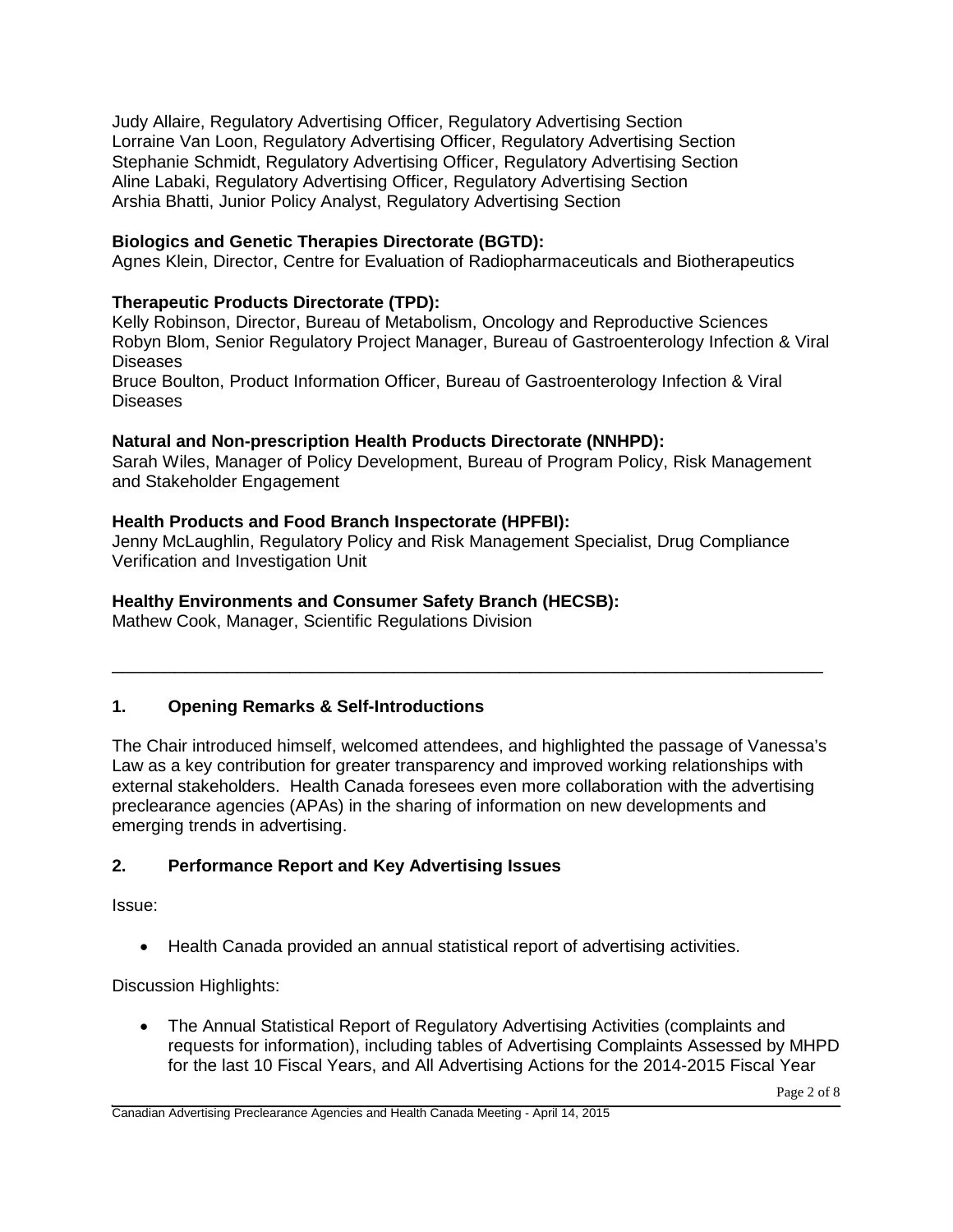were shared with participants.

- Compared to the previous fiscal year, the Regulatory Advertising Section (RAS) received more than triple the number of advertising complaints while simultaneously taking on new responsibilities, but performance targets were still largely met.
- MHPD also implemented a new performance standard of 15 business days to respond to requests for information 90% of the time in the new fiscal year.
- It was noted that complaints from the Regions and HPFBI are not reflected in these numbers but that we are striving for a more streamlined single window approach. The APAs supported this idea and commented that it would serve to improve the coordination of complaints and to allow for more comprehensive statistics.
- Key advertising issues, such as the increase in complaints against the promotion of human chorionic gonadotropin and Botox® by private clinics, were also discussed.

Action:

• None

#### **3. Ongoing Advertising Related Initiatives at Health Canada**

#### **3.1 Consumer Advertising Guidelines**

Issue:

• There is an ongoing project to update the 2006 Health Canada guidance document entitled "Consumer Advertising Guidelines for Marketed Health Products (for Nonprescription Drugs including Natural Health Products)".

Discussion Highlights:

• ASC is now leading the project to update the Consumer Advertising Guidelines. There are plans to incorporate guidelines on the advertising of vaccines and medical devices in these guidelines.

Action:

• Health Canada will continue to work with ASC on this project as required.

#### **3.2 Transparency Initiative - Posting of Advertising Complaint Decisions on Health Canada's Web Site**

Issue:

• Health Canada has been working on an initiative to post information on health product advertising complaints received and addressed by the Department onto its Web site.

Discussion Highlights:

• A notice announcing the implementation of this initiative, as well as a sample summary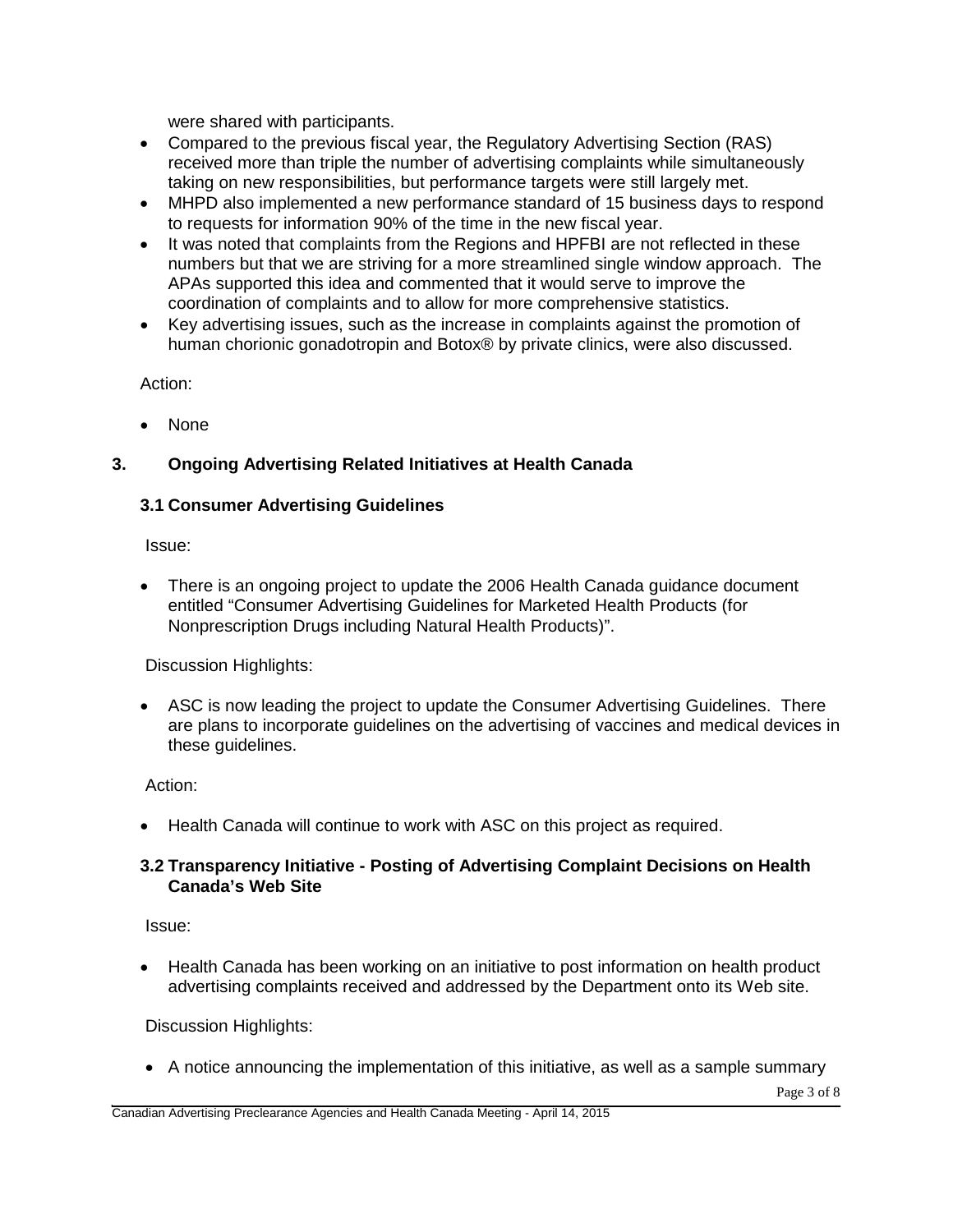table, was posted and circulated to stakeholders on March 31, 2015.

- A summary table with details (complainant, product, manufacturer, issue, action taken) about the complaints will be posted this spring and will be updated on a quarterly basis.
- ASC suggested providing statistics on complaints that were deemed invalid, as opposed to reporting details of those cases on the Web site.
- PAAB noted that many complainants are not participating in the preclearance process. PAAB also suggested that Health Canada target specific advertising trends in its enforcement activities.

Action:

• Health Canada will continue to provide updates at future bilateral meetings with APAs.

#### **3.3 The Distinction between Advertising and Other Activities / Social Media Guidelines**

Issue:

• Health Canada met with PAAB and ASC last year to discuss revising the 2005 policy "The Distinction between Advertising and Other Activities".

Discussion Highlights:

• Other initiatives over the past year have taken priority over the planned revisions but Health Canada expects to resume the work on the project this fall. The incorporation of a section on social media is being considered.

Action:

• Health Canada will keep the APAs informed if any additional input/feedback is required.

## **4. Unauthorized NHP Advertising / "Authorized by Health Canada" Claim**

Issue:

• ASC continues to be concerned about the advertising of unauthorized natural health products and is looking for a mechanism that allows compliant manufacturers/advertisers to clearly communicate that their products are authorized.

- Health Canada considers a neutral factual statement such as "Product X is authorized for sale by Health Canada" to be acceptable in advertising as long as it does not make reference to the legislation or imply endorsement or recommendation by Health Canada.
- The HPFBI takes a risk-based compliance and enforcement approach to unauthorized health products and will be involved in promoting the use of compliant products through initiatives such as the posting of advertising complaints addressed by the Department.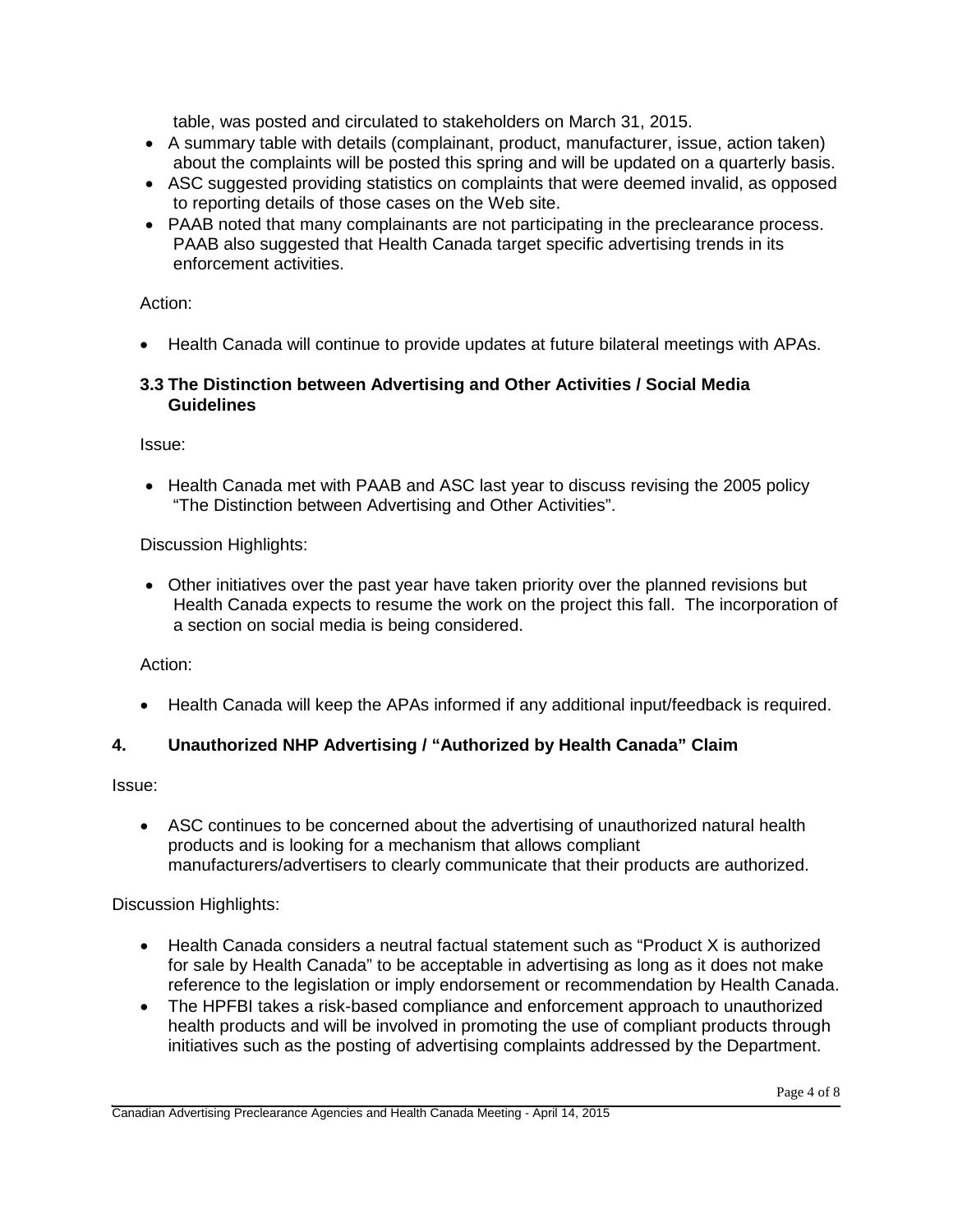Action:

• None.

## **5. General Overview of the proposed Consumer Health Products (CHP) Framework**

Issue:

• Health Canada provided the APAs with an overview of the proposed CHP Framework.

Discussion Highlights:

- Natural health products are currently regulated under the *Natural Health Products Regulations*, non-prescription drugs are regulated under the *Food and Drug Regulations*, and cosmetics are regulated under the *Cosmetics Regulations*
- The proposed CHP Framework would apply to all of these products; it would thus be an aligned and modernized approach that is proportional to product risk, benefit, and uncertainty. The *Natural Health Products Regulations* and the *Cosmetics Regulations* would remain intact but non-prescription drugs will fall under a new set of regulations once they are removed from the existing *Food and Drug Regulations*.
- In response to PAAB's question, Health Canada indicated that the intended timeframe for this project is about 2 years; it is a key priority in our legislative renewal work.

Action:

• Health Canada is continuing internal consultations and MHPD is examining the impact of the new framework on advertising. The APAs will be consulted in this process.

## **6. Electronic Smoking Product Advertising**

Issue:

• ASC requested an update on Health Canada's current position on electronic smoking products as well as guidance on the advertising of these products.

- Electronic smoking products which contain nicotine and/or have health claims require market authorization under the *Food and Drugs Act*. No such products have been authorized, thus it is prohibited to advertise, sell and import them. Advertising complaints regarding these products should be directed to the HPFBI.
- Electronic smoking products which do not contain nicotine and do not have health claims are subject to the *Canada Consumer Product Safety Act*. Advertising complaints or questions pertaining to these products should be directed to the Consumer Product Safety Directorate within HECSB.
- The Standing Committee on Health published a report in March 2015 with 14 recommendations including significant restrictions on the advertising of these products. There is a strong theme of youth protection within the recommendations. A response to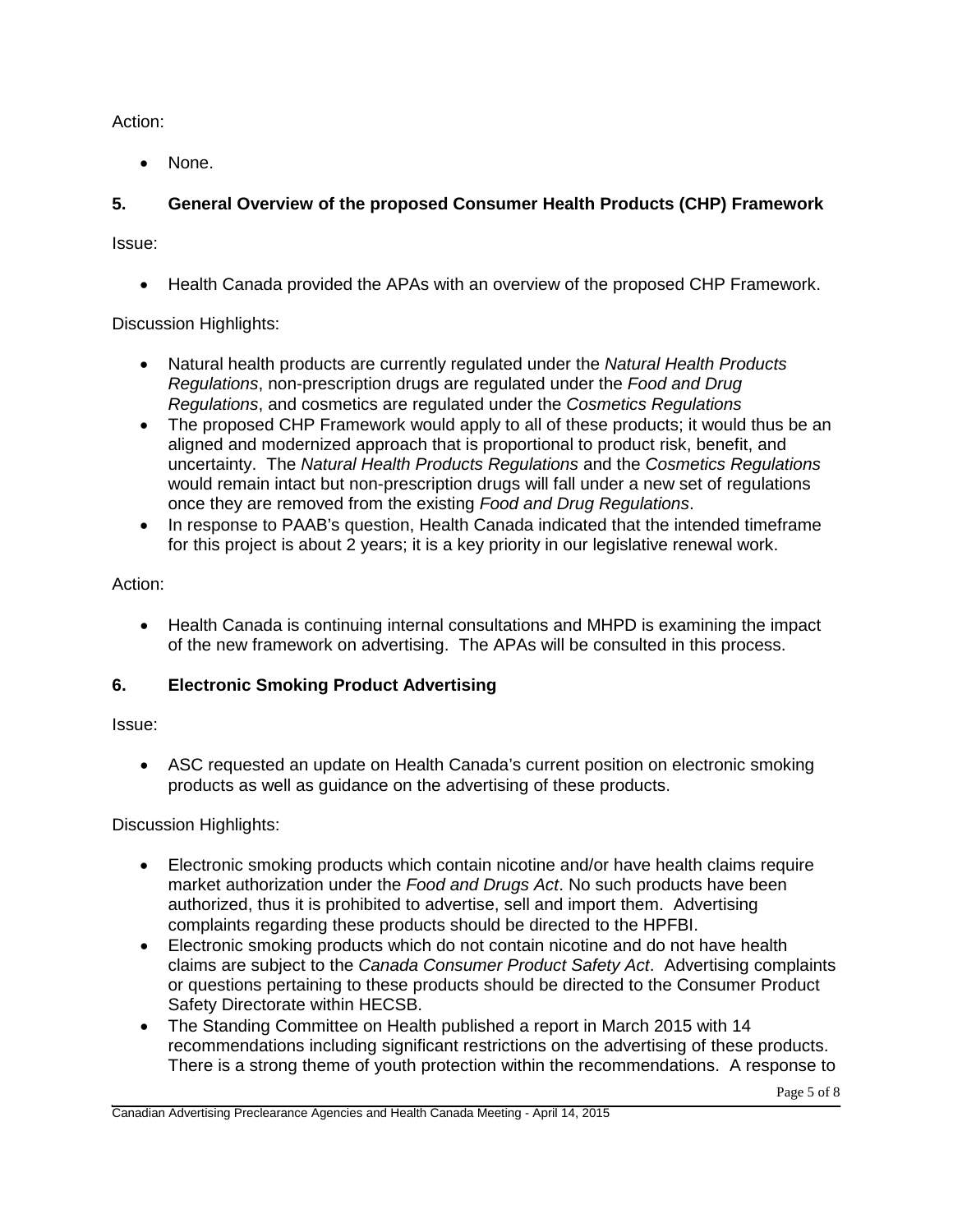this report is expected to be tabled in early July 2015.

Action:

None.

## **7.** *Protecting Canadians from Unsafe Drugs Act* **(Vanessa's Law)**

Issue:

• Health Canada provided the APAs with an overview of the *Protecting Canadians from Unsafe Drugs Act* (Vanessa's Law).

Discussion Highlights:

- This new law amends the *Food and Drugs Act* and came into effect in November 2014. It strengthens the regulation of drugs and medical devices and increases patient safety by allowing Health Canada to take tougher measures (eg: recalls, fines, penalties, injunctions, etc.) more quickly against serious health risks.
- The most significant impacts on advertising would be the new provisions on statutory injunction and increased fines and penalties.
- APAs are very pleased with the new legislations. PAAB offered to provide examples of contraventions that Health Canada could use to exercise new powers under the Law.

Action:

• None.

## **8. Clinical trial results in the pharmacology section of the Product Monograph (PM)**

Issue:

• PAAB requested clarification from Health Canada regarding the use of clinical trial results within the Clinical Pharmacology section of the Product Monograph (PM) in advertising.

- Advertising claims should focus on clinical efficacy and not on clinical pharmacology data. Information from the PM must not be taken out of context.
- Some advertisers are using safety information within the PM to support efficacy claims.
- PAAB is seeking Health Canada's support in asserting to manufacturers that claims are not necessarily permissible just because they are consistent with certain details within the PM, the claim must be in accordance with the efficacy data provided in the PM.
- BGTD suggested that the Summary Basis of Decision (SBD) may be useful as a guide on how to use the data in the PM within the proper context.
- MHPD proposed to draft a paragraph to explain the requirement that advertising be "in accordance with the Terms of Market Authorization". This will be shared with TPD and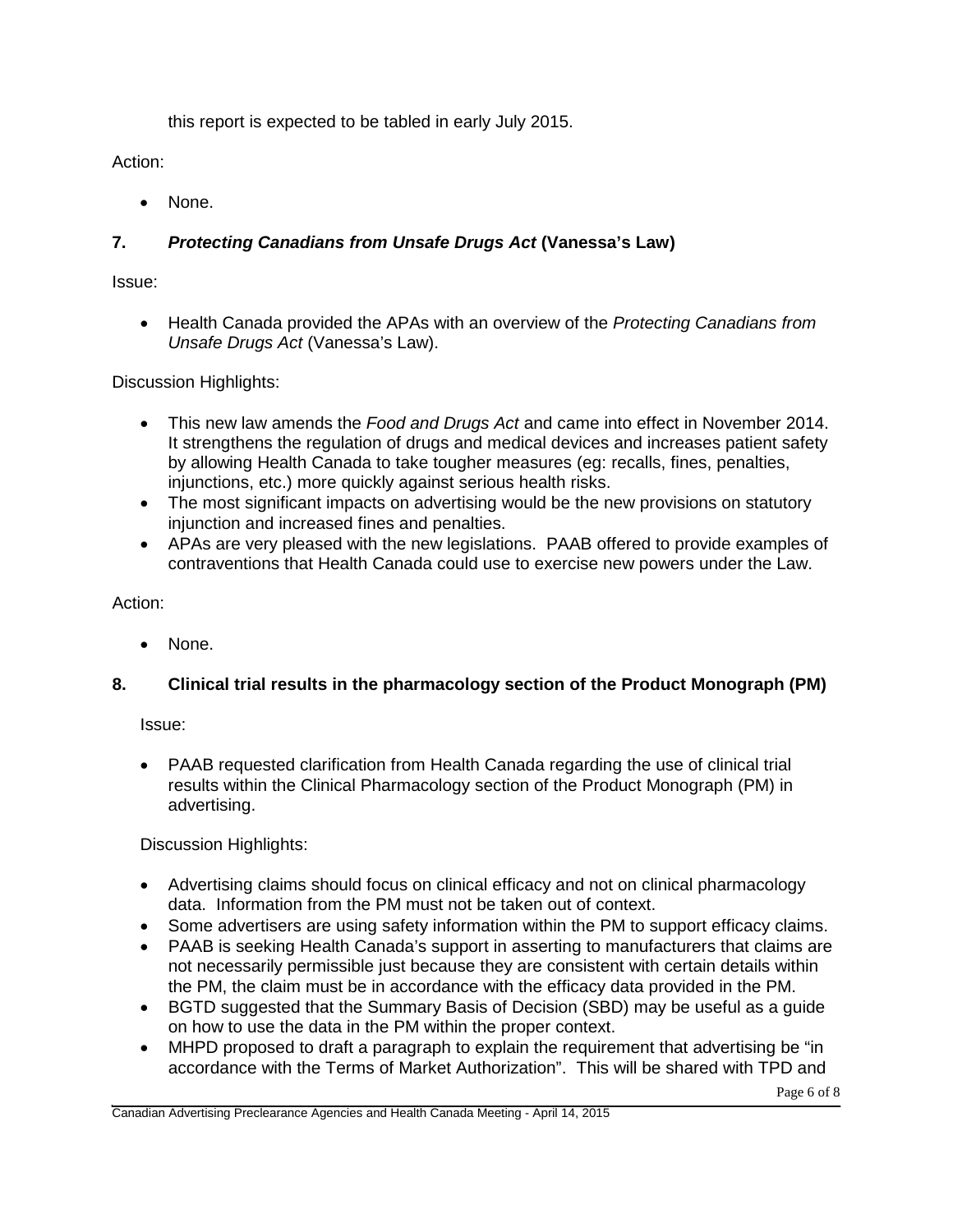BGTD for comments before it is finalized. It will then be provided to PAAB for use in cases where manufacturers attempt to use PM data out of context in advertising.

Action:

• Health Canada will draft a paragraph for PAAB to share with manufacturers/advertisers which elaborates upon the requirement that advertising be "in accordance with the Terms of Market Authorization".

### **9. Patient Knowledge Platform Proposal**

Issue:

• TPD initiated a discussion with PAAB regarding the review process of a web-based platform that would be accessible through a 2D Matrix Code on the product label.

Discussion Highlights:

- TPD is comfortable with electronic links to HC-approved information such as the PM, but has concerns with links to third party sites, even if they are balanced consumer information documents.
- PAAB is very comfortable with reviewing and approving electronic pieces, but would need clarification on what is considered by HC to be an extension of labelling.
- Since HC does not view these types of Web sites to be risk minimization tools or extensions of labelling, having PAAB review the patient information within such platforms would be the most appropriate option.

Action:

• None.

## **10. Proactive Surveillance and Mandatory Preclearance / Off-label Advertising**

Issue:

• Health Canada invites APAs to discuss ideas on proactive marketplace monitoring, mandatory preclearance of advertising, and off-label advertising.

- PAAB noted that compliance has improved and the number of complaints has decreased. They conduct proactive monitoring through activities such as attending conferences for healthcare professionals, canvassing advertising for compliance with the PAAB Code, and examining promotional materials directed to the licenced healthcare professionals on staff.
- ASC highlighted the need for stronger enforcement activity from Health Canada and suggested focussing on certain problematic areas as opposed to all areas at once. Extreme Reach has concerns with respect to resources, particularly with respect to